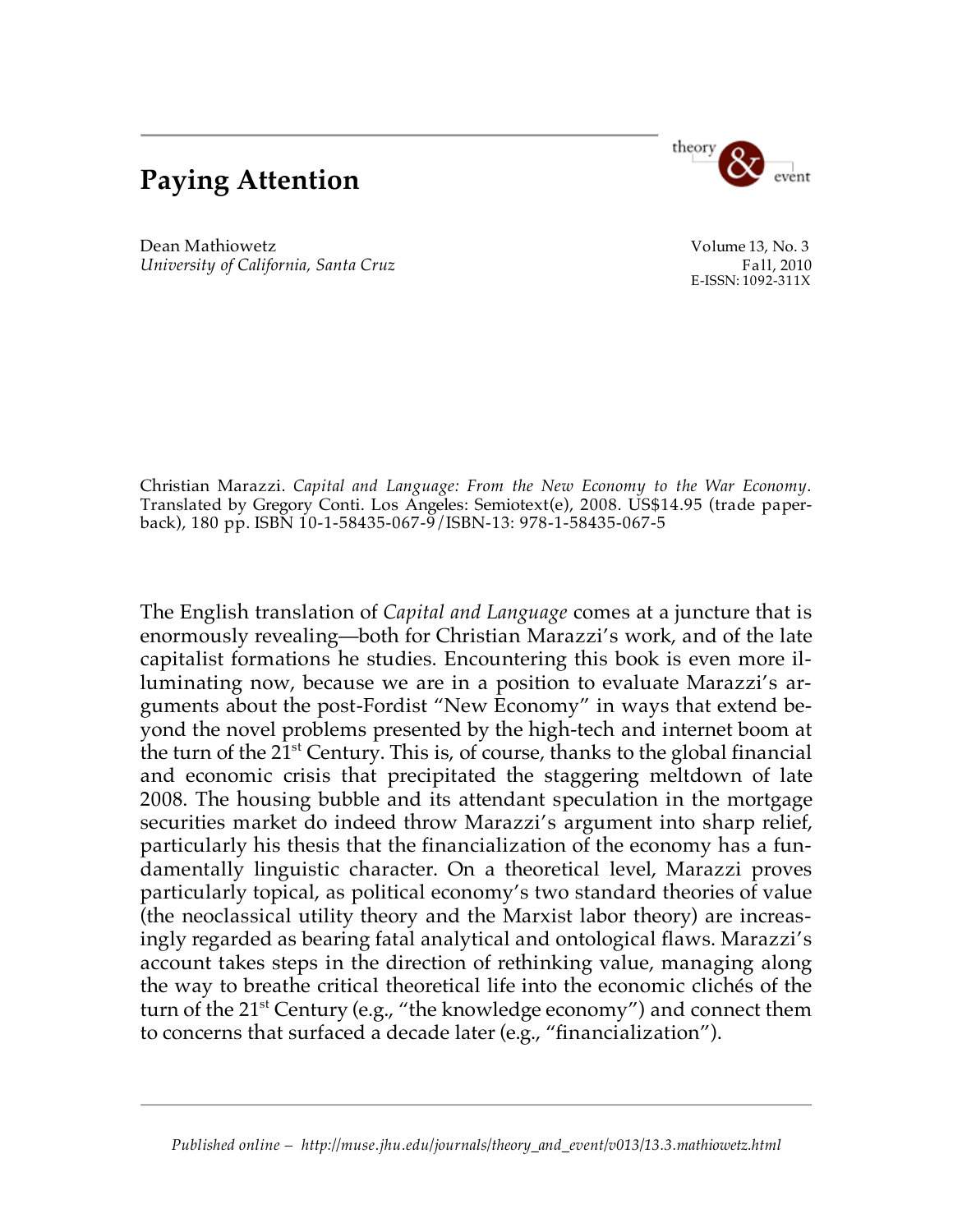Marazzi's account of financialization is a fitting point of departure for discussing this book, since it is the work's principal focus and a source of great political and theoretical interest today. For most commentators, financialization means the shift from a real economy to a speculative one, corporations' increasing (if not exclusive) focus on shareholder value, and the push to securitize all assets. Marazzi's discussion of these patterns combines familiar elements in a way that serves as a useful correction, however, to the recent view of financialization that emphasizes the 1999 dismantling of Glass-Steagall. Marazzi reminds us of the relentlessly disinflationary policy regime that began in the 1980s. He characterizes the push toward disinflation as a response to both the abandonment of the gold standard in 1971 and stagflation in the late 1970s. He describes how the change in workers' compensation from salaries and pensions to stockoptions and 401(k) accounts over the subsequent decades played critical, if underappreciated roles in disinflationary policy programs, and therefore in the process of financialization.

This shift in the structure of earnings and savings for a critical segment of the working population is momentous. Marazzi explains how it eliminated a great deal of savings that were previously invested outside of financial markets, and it fostered a "deep, vast market" with lots of liquidity. It also dramatically broadened the class of investors, a process he calls the "socialization of finance" ("socialization" here meaning something like "compulsory participation"). In a vein mined directly from Negri and Hardt, he goes on to argue that financialization shifted from governmental institutions to financial ones the power to constitute peoples out of multitudes, since it is in financial markets, rather than in government-regulated pension plans and in welfare state programs, that people come to imagine their futures.

Throughout this analysis, Marazzi, like many before and after him, departs decisively from the idea (endemic to dominant paradigms in economic theory) that price expresses total information. Of course, the refusal of mainstream economists and policymakers to follow Marazzi and his kind has visited us with consequences that are by now all too familiar. While Marazzi draws from the literatures on behavioral finance to justify discarding the rationality assumption, he follows the linguistic turn, broadly understood, to orient his account. To this end, Marazzi begins with the observation that the economy is not nature, but culture: economic things are by and large conventional. They are, in a word, language. Extending the linguistic rubric to refigure the way we think about finance and capital, and sensitive to the ways that a financialized economy can pervert or distort these conventions, Marazzi adumbrates what he sees as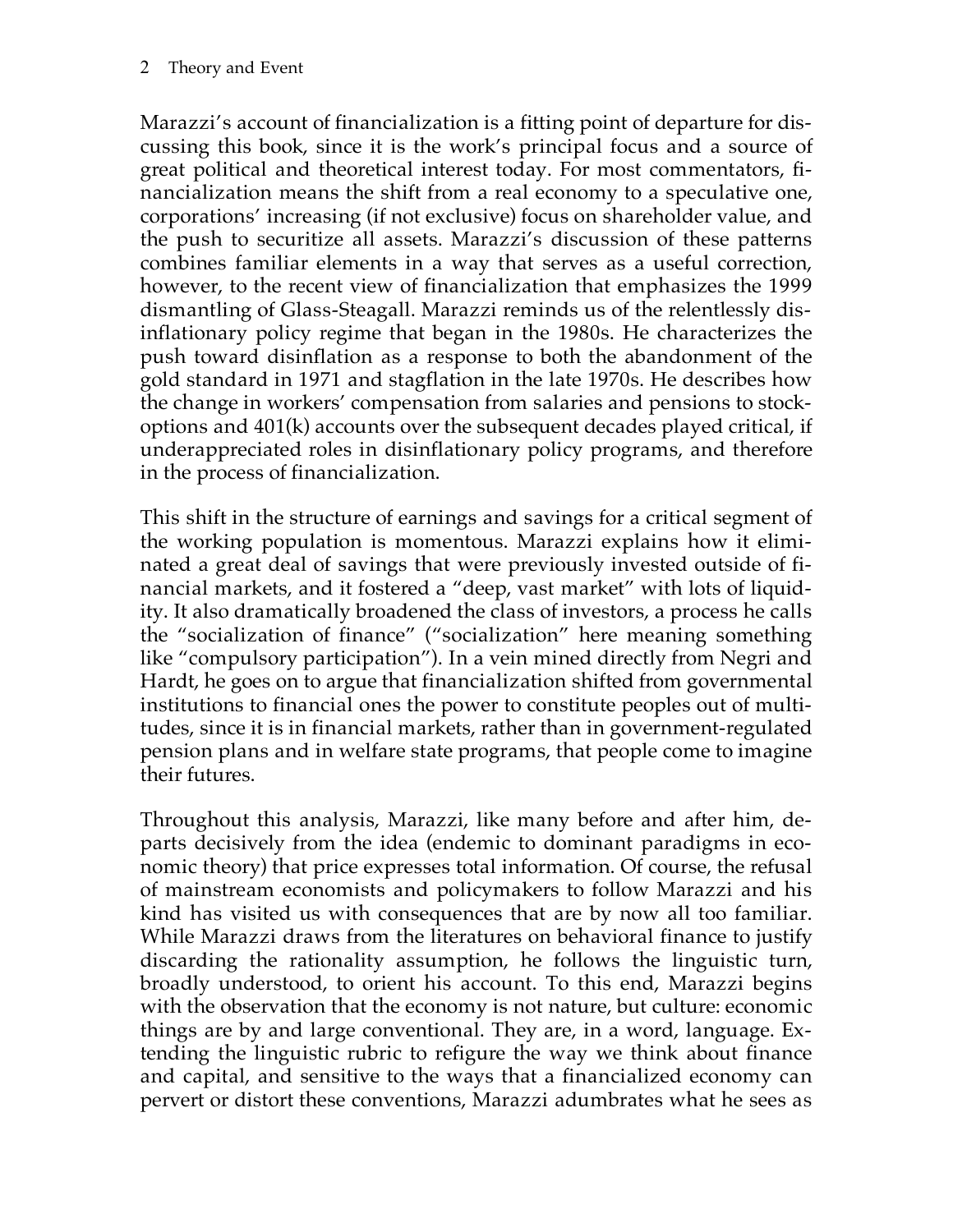the self-referential nature of financial markets, particularly in the New Economy. As the conventional dimensions of the economy intensify with financialization, prices are revealed not to refer to value located elsewhere. Value is unknown, inherently speculative; what other people do offers conspicuous clues to it. Therefore, "financialization depends on *mimetic rationality*," he writes, "a kind of herd behavior based on the information deficit of individual investors" (21). The logic here is by now well-known to us: many people acting *as though* the market represents value has consequences *as such*. A crisis in the financial markets, he says, must be understood as a crisis in the overproduction of this self-referentiality. At some point, the *question* of whether market value refers to real value begins to circulate (e.g., in the media), and crisis commences.

The financialization of the economy, he argues, allowed US consumer spending to grow even as crises spread throughout debtor nations around the world (in the Euro Zone in 1993, Mexico 1994–95, and Asia 1997). Marazzi describes how, in the earlier Fordist era, the economy faced a crisis at the points when demand could not keep up with dramatically accelerating commodity production. We are familiar with the Fordist response. Externally, crises demanded imperialism to maintain, as a Global South, countries that were sources of raw materials and dumping grounds for excess consumer goods. Internally, the same crises necessitated national welfare spending to support demand. The New Economy of the 1990s promised relief from these crises, in the form of just-in-time production and supply management.

These techniques were made possible, of course, by dramatic advances in communication technology. These advances not only promised relief from commodity gluts, they also promoted the "socialization" of finance as the office-working classes gained direct access to participate in the financial markets through which their savings had been rerouted. Many of the points Marazzi makes in this account will feel straightforward to anyone familiar with the problems posed by the extent of China's financing of US debt over the past decade. What's significant here, however, is Marazzi's relatively early recognition that the process of financialization as accelerated not so much by the tech-stocks boom of the 1990s but by the technological apparatuses themselves. Personal computers and the Internet were not merely incidental to the transformation characteristic of post-Fordist economy. Rather, these machines made the cooperative financialization of the New Economy possible.

To this end, changes in the structure of work in the New Economy also intensified the linguistic saturation of capital. Marazzi discusses how the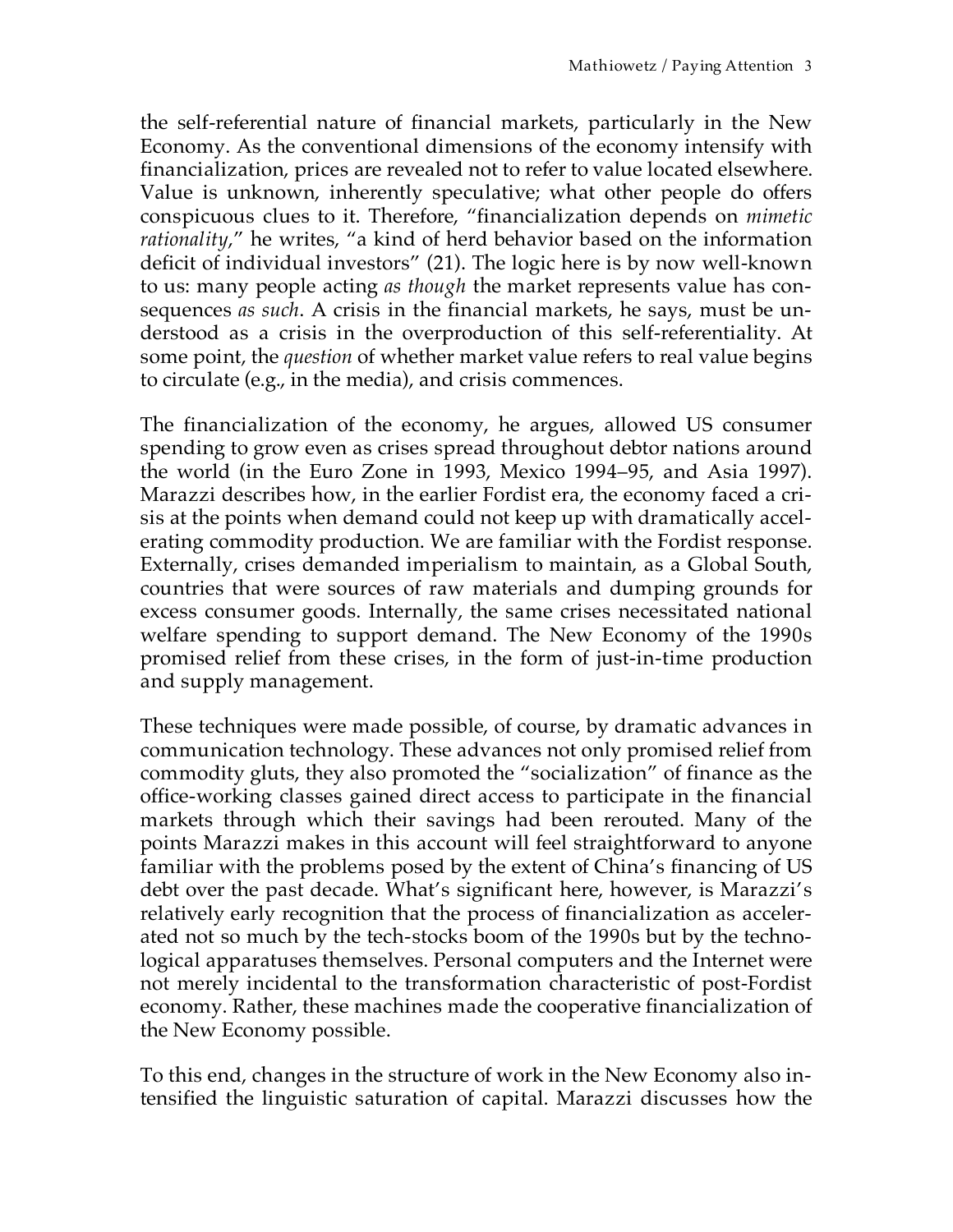computerization of work inflected it with more flexibility, brought about the interpenetration of working and non-working time (more on this below), and fostered the increasingly linguistic character of work in the information economy. With regard to the last point in particular, Marazzi elaborates, to striking effect, an observation of Paolo Virno. What Marx called "the *general intellect,*" according to Marazzi's account of Virno, "is no longer fixed in machines, but in the *bodies* of workers" (44). Taking this idea a step further, Marazzi argues that in the New Economy, the general intellect is embodied in the ways that workers interact, rather than the material media of their interaction. Hence, I would add, the explosion of interest in social and professional networks as contributing to, in presentday corporate jargon, a worker's "value added." As information becomes a means of capitalization, so too does workers' interaction become the basic form of the general intellect. As the general intellect becomes more a character of the body of workers than of the stock of machinery, capital depends ever more on the generation of short-term profits wherever it can configure, channel, and dominate workers' interactivity.

Here Marazzi elaborates value in a way that neatly displaces both the modern Marxist's handwringing over the severance of value production from labor and the postmodern capitalist's celebration of capital as selfgenerating. Marazzi's thesis, which I take to be the most provocative and important among those advanced in this work, is that *attention* is the key resource of the New Economy, and therefore a crucial source of value. Attention, meaning the time and mental capacity that one can allocate to the consumption of information, is the one thing that retains value in the face of the infinite expansion of information. It is, after all, essentially limited and intrinsically scarce. Without it, information is worthless—hence the Internet economy's obsession with traffic. Marazzi makes this point without much fanfare at first, but his analysis ultimately depends on attention. Happily, this argument has much to recommend it.

The critical technological platform for financialization—the Internet, of course—intensified the erosion of boundaries between work and nonwork. So doing, it set work and leisure into competition over attention; the blurring of work and non-work times and spaces, on Marazzi's account, represents exactly this competition over an intrinsically scarce resource. As does, I would add, the pop-cultural love affair with "multitasking," the present-day way of being penny wise and pound foolish. Attention must be paid, so we economize with ever smaller denominations. But we never really have enough—we always face a deficit of attention.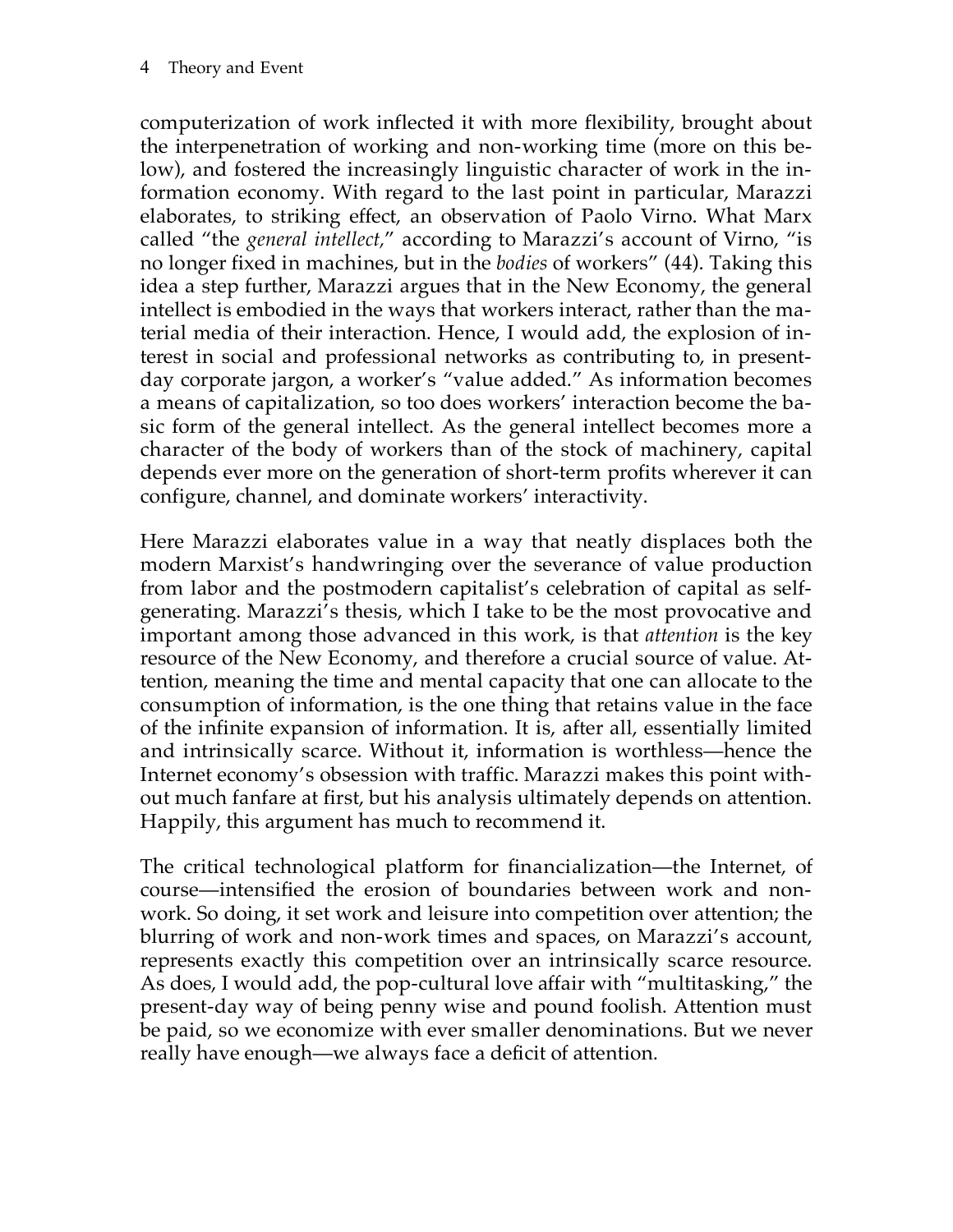Attention deficit may be a disorder from the point of view of beleaguered parents and Big Pharma, but it is the new order of value in the heavily liquidated and financialized New Economy. Marazzi's centering of attention deficit is novel and important, and goes a long way to explaining developments subsequent to *Capital and Language*. Consider the evolution of the Internet in the direction of Web 2.0, and the correspondingly robust valuation of sites, like Facebook and Twitter, that produce no information of their own. They are instead massive aggregators not so much of our data, but of our attention. (Even when Facebook offers users' personal information to marketers, it does so to increase the value of advertising on Facebook.) Marazzi's idea also sheds light on the media push behind the iPad, a device which expands the reach of the information economy not *in spite of the fact* that its interface prioritizes the consumption of Internet content over its production, but *by virtue of it*. The relative comfort of the iPad (lightweight and with a large screen) increases the supply of attention available for capitalization—you can now very comfortably surf the Internet with your feet up. Marazzi's analysis provokes us away from our befuddlement at the disappearing value of information (a song or a news article can be gotten for free) and toward the recognition that, if advertising is the only intellectual work that will have any value in the near future, it will be for its ability to command—and to capitalize—attention itself. Of course, only a relatively small segment of consumers, even in the US, are affluent enough to purchase the commodities that are bent upon capitalizing on our attention in new ways. But in an economy where financialization is the dominant form of capital accumulation, these consumers take on a grossly outsized importance, because speculation on future profit depends on them.

How does Marazzi's linguistic framework for understanding the role of financialization in the New Economy speak to Marxist economics? Here, Marazzi draws on historical studies of the early modern formation of monetary systems, which argue that money is a form of social cohesion. This is an intriguing move, since if money has always been a form of social cohesion, then the New Economy represents not a break, but instead the unfolding or even realization of an inherent sociality of capital, a sociality with the potential to supersede capitalism. As we have seen, in this realization, value escapes the materiality of the machine and is (re)located instead in the body of multitude, a body whose being is bound up, for Marazzi, in language. Marxists need not pine for a return to a "real economy" in which workers press flesh against machines, because real value is already both cooperative and linguistic. The critical question becomes who appropriates *this* value, and how.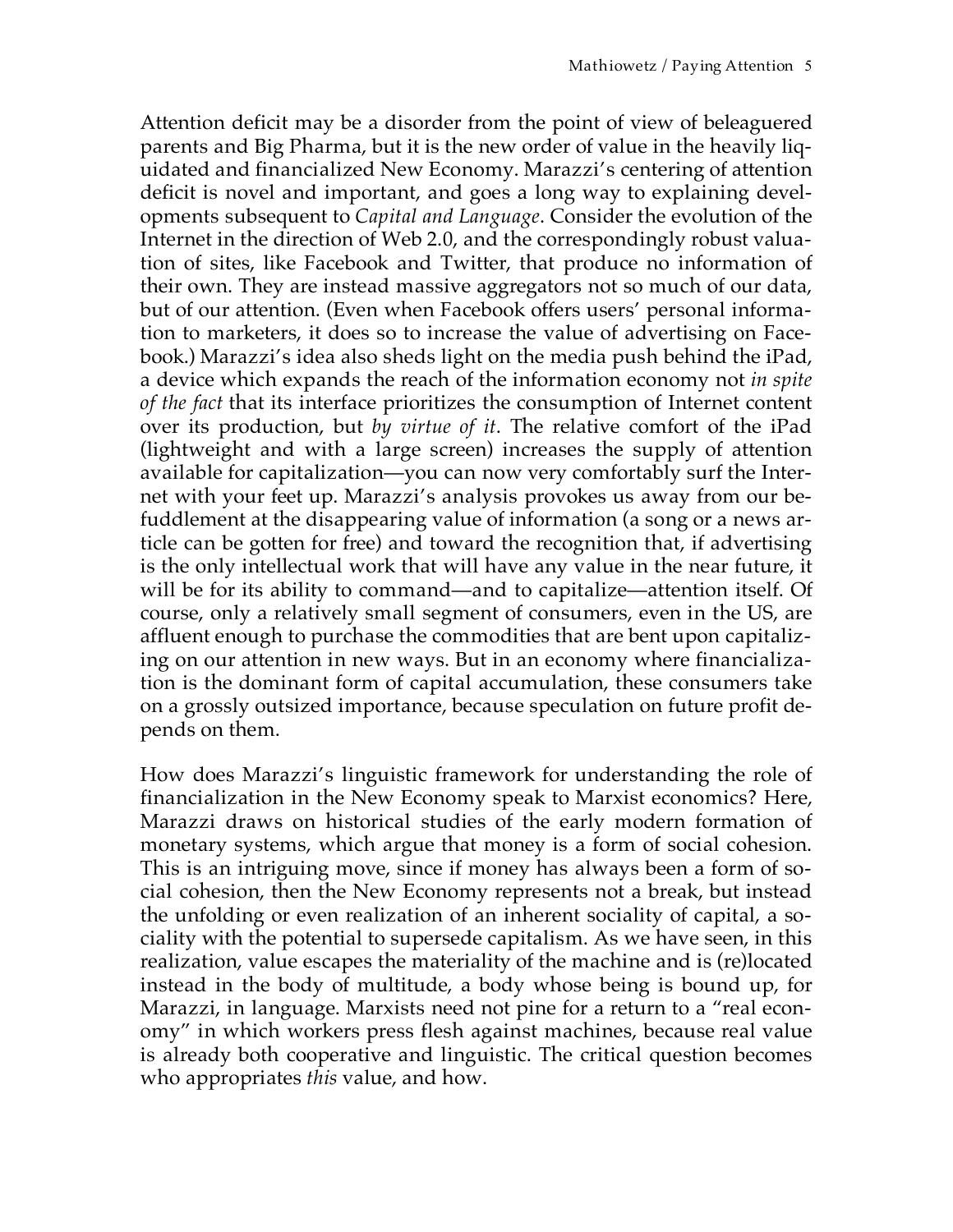Then, of course, the question looms large: if capital is always-already cooperative and linguistic, does the socialization and dematerialization of general intellect make it easier for workers (read: the left) to mobilize? Since the intensification of the communicative apparatus is accomplished through the Internet, we have good reasons—such as those offered by Jodi Dean and others—to doubt that this will be the case. Marazzi, writing at the dawn of the Internet era, is sanguine about the possibility. He is particularly confident that crisis can be an opportunity to disrupt and remake not only the means and ends of labor's appropriation, but also presentday political forms. Injecting this optimism into the theoretical framework of Negri and Hardt, he argues that "in a strongly linguistic economic system, the crisis of a convention means the explosion of the body of the multitude, of the plurality of the individual difference which, once again, must face the, if you will, historical task of producing/electing a new convention" (36). In other words, when economic conventions are revealed by financial crises to be unfounded, they can be reworked through the linguistic general intellect (that is, in ways more fundamental than what passes as "financial reform" in the United States' Congress).

In his parting words, Marazzi seems correspondingly hopeful that the sorts of social movements represented by the WTO protests, mobilized in large part through the Internet, point the way forward. But the entrenchment of capital in the wake of the recent 'Great Recession' (to which the downturn of 2001 pales in comparison), not to mention Web 2.0 and the Tea Party phenomenon, will give today's American readers pause. Moreover, the rise of "cloud intelligence," and the steps taken by corporations like Google in the direction of exerting ownership over vast banks of these "clouds," casts doubt from another direction over the transformative possibility Marazzi sees in Virno's notion of a general intellect located not in machines but in the symbolic cooperation of workers.

Marazzi's account of language at times seems Chomskyan, with its emphasis on hard-wired and ahistorical linguistic capacities of the human organism. At other times, it veers toward the Habermasian, with its emphasis on communicative action as a nearly frictionless path of semantic interaction. For this reason, people coming to this text to understand how transformations in capital might affect how we are to think about language will come up a bit short. But Marazzi's linguistic rubric—it is too heterogeneous to call a theory—does draw together a number of themes for the articulation of political economy in strikingly illuminating ways. For this very reason, one does wonder what an account of language that does not rest upon a conception of it as a mainly biological, uniquely human capacity acting as a structuring force of production might add to